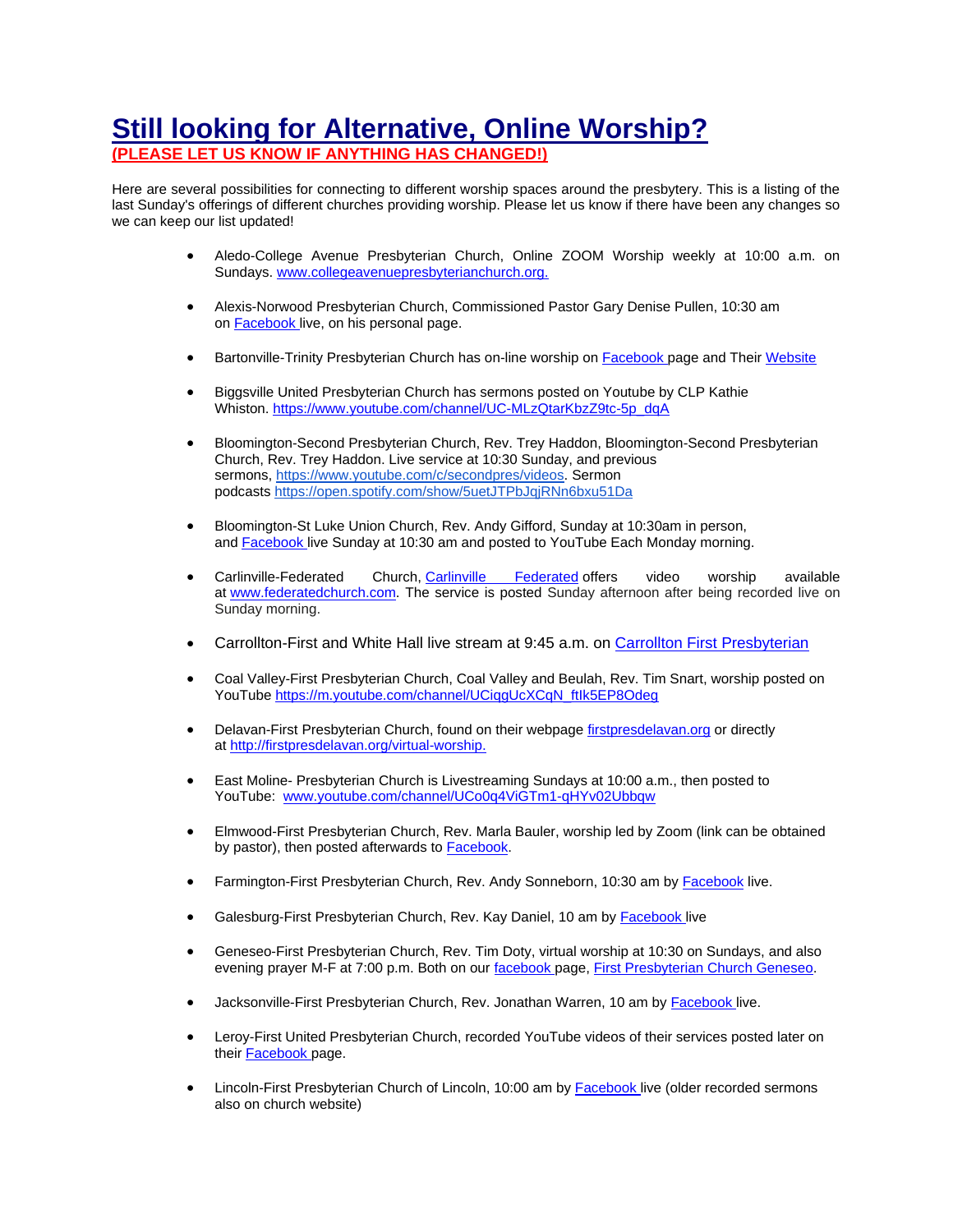- Milan-First, Rev. Katie Styrt, 10:00am Sunday worship on Youtube [\(https://www.youtube.com/channel/UCLeX6fBk0IQ1q-XkeRv9UOA\)](https://www.youtube.com/channel/UCLeX6fBk0IQ1q-XkeRv9UOA).
- Monmouth-Faith United Presbyterian Church Youtube: [https://www.youtube.com/channel/UCtM3GWrFkqFiGavD3FV7Orw/videos?view=](https://www.youtube.com/channel/UCtM3GWrFkqFiGavD3FV7Orw/videos?view=2&live_view=503) [2&live\\_view=503](https://www.youtube.com/channel/UCtM3GWrFkqFiGavD3FV7Orw/videos?view=2&live_view=503), [https://www.youtube.com/channel/UCtM3GWrFkqFiGavD3FV7Orw/vide](https://www.youtube.com/channel/UCtM3GWrFkqFiGavD3FV7Orw/videos?view=57) [os?view=57](https://www.youtube.com/channel/UCtM3GWrFkqFiGavD3FV7Orw/videos?view=57)
- Macomb-First Presbyterian Church, Rev. Rene' Whitaker, 10 am, Zooming online worship services (upcoming services posted weekly at: [https://www.facebook.com/groups/firstpresmacomb/\)](https://www.facebook.com/groups/firstpresmacomb/).
- Normal-First Presbyterian Church, Rev. Matt Wilcox, 10:00 am by livestream and saved upon ending: <https://livestream.com/firstpresnormal>
- Peoria-First Federated Church, streaming and video on their [Facebook](https://www.facebook.com/FirstFederatedChurchPeoria/)
- Peoria-United Presbyterian Church, Rev. Debra Avery, 10 a.m.
	- their [Facebook](https://www.facebook.com/upcpeoria/?__tn__=%2Cd%2CP-R&eid=ARBBMYoDyEgfYqk9SGAMWbND8-9mgLK6Kq3tnxsaF8SIV72uhhVvADP-6lYvpB0C7W1bvCMznGC6On9n) page
	- YouTube from any smartphone, computer, or tablet: <https://www.youtube.com/channel/UCAf9XQ9MUHNGaXdQQRSk6yQ>
- Peoria-Westminster Presbyterian Peoria Rev. Denise Clark-Jones, now holding in-person and online services. No Registrations are required. YouTube Live Streaming 10am Sundays. Website: <https://westminsterpeoria.org/welcome-to-worship/> YouTube: [https://www.youtube.com/channel/UC4gZycYIV9sxS\\_OZd6aN-mA](https://www.youtube.com/channel/UC4gZycYIV9sxS_OZd6aN-mA)
- Petersburg-Central Presbyterian Church, worship posted on website [https://www.central](https://www.central-pres.org/worship)[pres.org/worship](https://www.central-pres.org/worship)
- Reynolds-Hamlet Perryton is posting pre-recorded services since Easter weekend. <https://www.youtube.com/channel/UCJY95CjdOLr4Vs1bzK0SX3g>
- Rio-Rio Presbyterian Church, Rio (and Sunbeam Presbyterian Church of Aledo), Rev. Maura McGrath-Nagle, 9:00 am by [Facebook](https://www.facebook.com/RioPresbyterianChurch/) live.
- Rock Island-Gloria Dei Presbyterian Church, Rev. Drew Nagle, 10:30 am, by [Facebook](https://www.facebook.com/GloriaDeiPresbyterian/) live, and posted afterwards.
- Rock Island-Good Shepherd, Rev. James Benson, sermons posted on website on Sundays, [www.goodshepherdpres.org](http://www.goodshepherdpres.org/)
- Rock Island-South Park Presbyterian Church, Rev. Blake Severson, worship shared by YouTube, [https://m.youtube.com/channel/UCWRIYrkt6ZkaejzWVAj\\_yDQ](https://m.youtube.com/channel/UCWRIYrkt6ZkaejzWVAj_yDQ)
- Springfield-First Presbyterian Church, Rev. Susan Phillips, [www.LincolnsChurch.org](http://www.lincolnschurch.org/) has links for Sunday 10:30am live worship and Wednesday 6:00pm service.
- Springfield-Hope Presbyterian Church, Rev. Chuck Goodman, 9:30 am by [Facebook](https://www.facebook.com/iSPIHOPE/) live
- Springfield[-Korean United Presbyterian Church of Springfield](http://www.kupcs.org/) Rev. Jaechul Kim, streaming by YouTube live (Korean language) [Facebook](https://www.facebook.com/pages/Korean-United-Presbyterian-Church-of-Springfield/121226561224815) page.
- Springfield-Third-Presbyterian Church, We are continuing with our radio broadcast on Sundays from 9-9:30am. This is broadcast on Sportsradio1450 (1450 AM or 92.3 FM). We have returned to Inperson Worship on Sundays, beginning at 10am. Our In-person Worship Service is also recorded and posted on Mondays on our Facebook page [\(Third-Presbyterian Church\)](http://r20.rs6.net/tn.jsp?f=001ev7kLvCQjncOCty7zQlEqwB7vpopXBCGbcRaIOJvPyWSI0eSLTL5vk84-q2H23ZL0YEfA2xGonirI8stQT4LuYWYyZXpBsjNa05dCLBZCtorCeCLcKGWP1qXwS-jRJ62War8xANsY9-N_c3ok8Anr1wf_gCd1AxnNRoU5TtFMYw=&c=OjekbxqU60kSVi8YIxvpWOLKmxo3Ak9LECQ1eujCUohJJ9B1LhENgQ==&ch=S6KQrzNR7D2ozfbyVBo-bFnqKJQukZEb3LCjBE70BjiSsw01ZlmVug==).